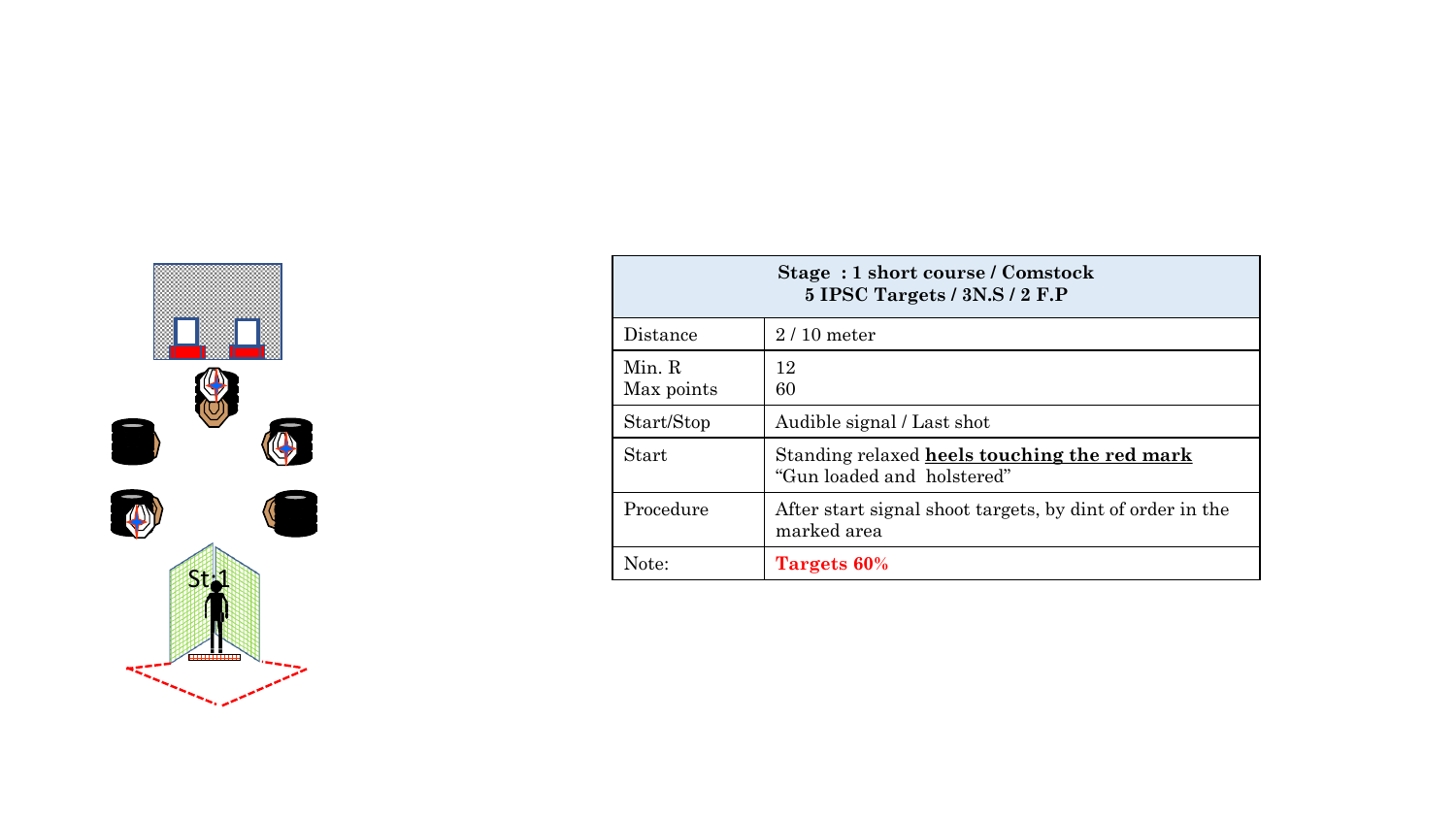

| <b>Stage: Medium course / Comstock</b><br>12 IPSC(100 + 60%)Targets / 4 N.S / 2 Mini P |                                                                                       |  |
|----------------------------------------------------------------------------------------|---------------------------------------------------------------------------------------|--|
| Distance                                                                               | $2/20$ meter                                                                          |  |
| Min. R<br><b>Max Points</b>                                                            | 26<br>130                                                                             |  |
| Start/Stop                                                                             | Audible signal / Last shot                                                            |  |
| Start                                                                                  | Standing relaxed on "START" heels touching the red mark<br>"Gun loaded and holstered" |  |
| Procedure                                                                              | After start signal shoot freestyle all targets any order<br>shooters choice           |  |
| Note:                                                                                  | -IPSC Targets: $100 \text{ én } 60\%$<br>-Mini.P 1 en 2 activate the windows          |  |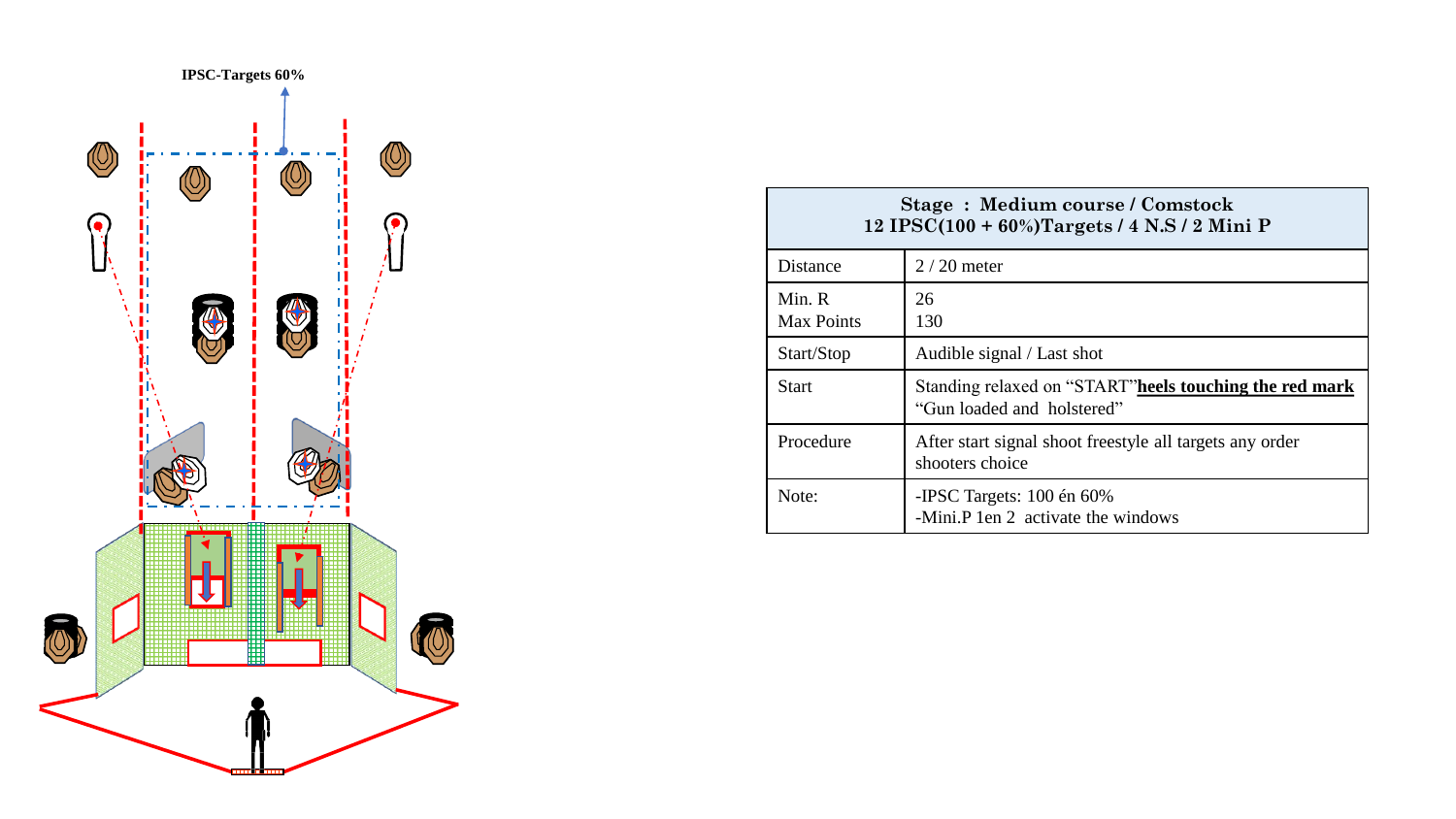

| Stage: 3 Medium course / Comstock<br>11 IPSC Targets / 4 N.S / 2 Mini P |                                                                                       |  |
|-------------------------------------------------------------------------|---------------------------------------------------------------------------------------|--|
| Distance                                                                | $2/20$ meter                                                                          |  |
| Min. R<br><b>Max Points</b>                                             | 24<br>120                                                                             |  |
| Start/Stop                                                              | Audible signal / Last shot                                                            |  |
| <b>Start</b>                                                            | Standing relaxed on "START" heels touching the red mark<br>"Gun loaded and holstered" |  |
| Procedure                                                               | After start signal shoot freestyle all targets any order<br>shooters choice           |  |
| Note:                                                                   | Trap bridge opens door<br>Door activate bobber)<br>Targets 100 én 60%                 |  |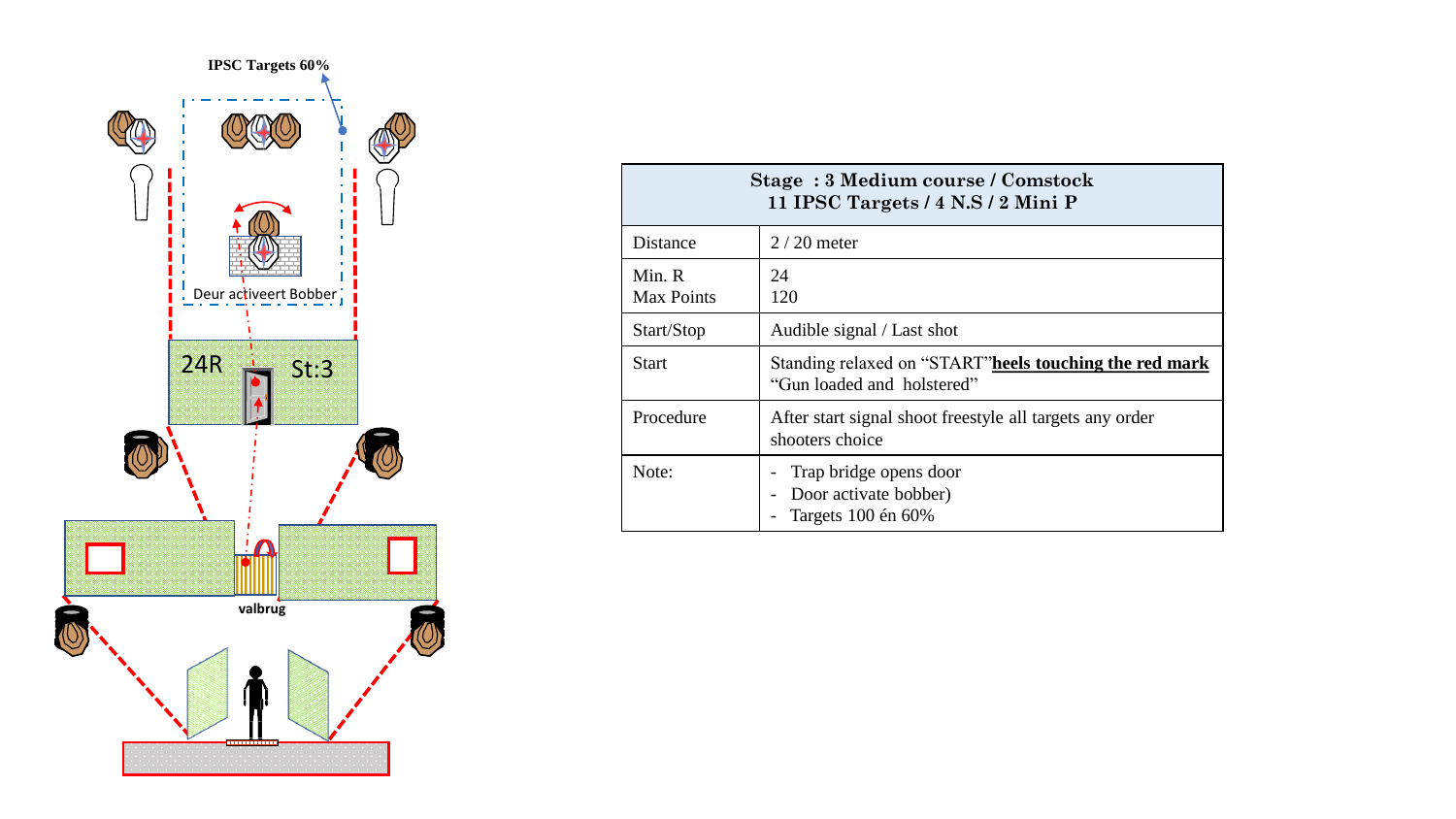



| Stage: 4 short course / Comstock<br>5 IPSC Targets / 2 F.P / 3N.S |                                                                                    |  |
|-------------------------------------------------------------------|------------------------------------------------------------------------------------|--|
| Distance                                                          | $2/10$ meter                                                                       |  |
| Min. R<br>Max points                                              | 12<br>60                                                                           |  |
| Start/Stop                                                        | Audible signal / Last shot                                                         |  |
| Start                                                             | Sitting on the chair hands on the knees, gun unloaded in the holster               |  |
| Procedure                                                         | After start signal load gun and shoot "Sitting" all targets "STRONG"<br>Hand" only |  |
| Note:                                                             | Targets 60%                                                                        |  |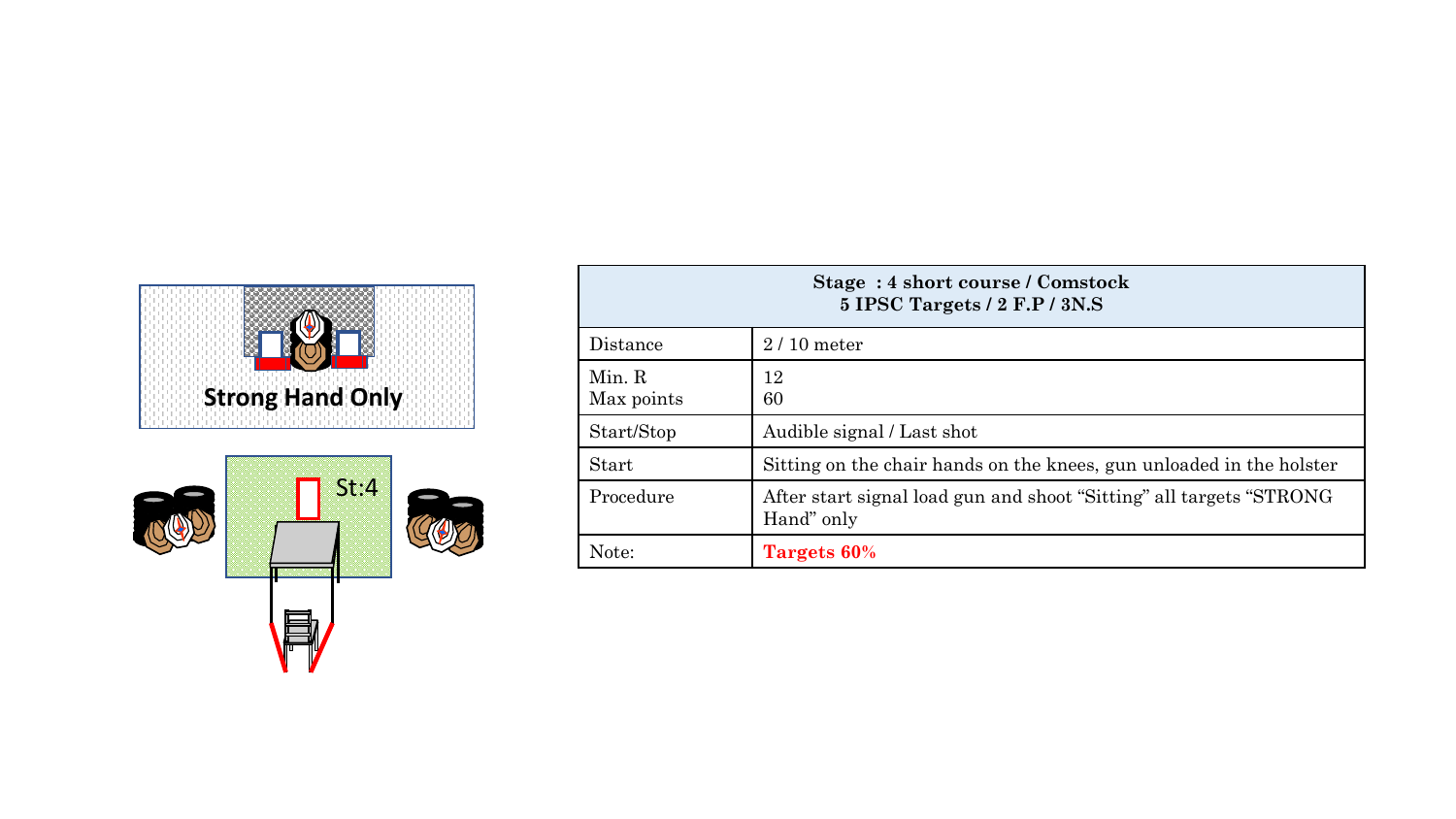

| Stage: 5 Long course / Comstock<br>14 IPSC Targets / 2 N.S / 2 Mini P / 2 F.P |                                                                            |  |
|-------------------------------------------------------------------------------|----------------------------------------------------------------------------|--|
| Distance                                                                      | $2/20$ meter                                                               |  |
| Min. R<br>Max Points                                                          | 32<br>160                                                                  |  |
| Start/Stop                                                                    | Audible signal / Last shot                                                 |  |
| Start                                                                         | Standing relaxed heels touching the red mark<br>"Gun loaded and holstered" |  |
| Procedure                                                                     | After start signal shoot in freesty targets any order shooter choice       |  |
| Note:                                                                         | -IPSC Targets 100 én 60%                                                   |  |